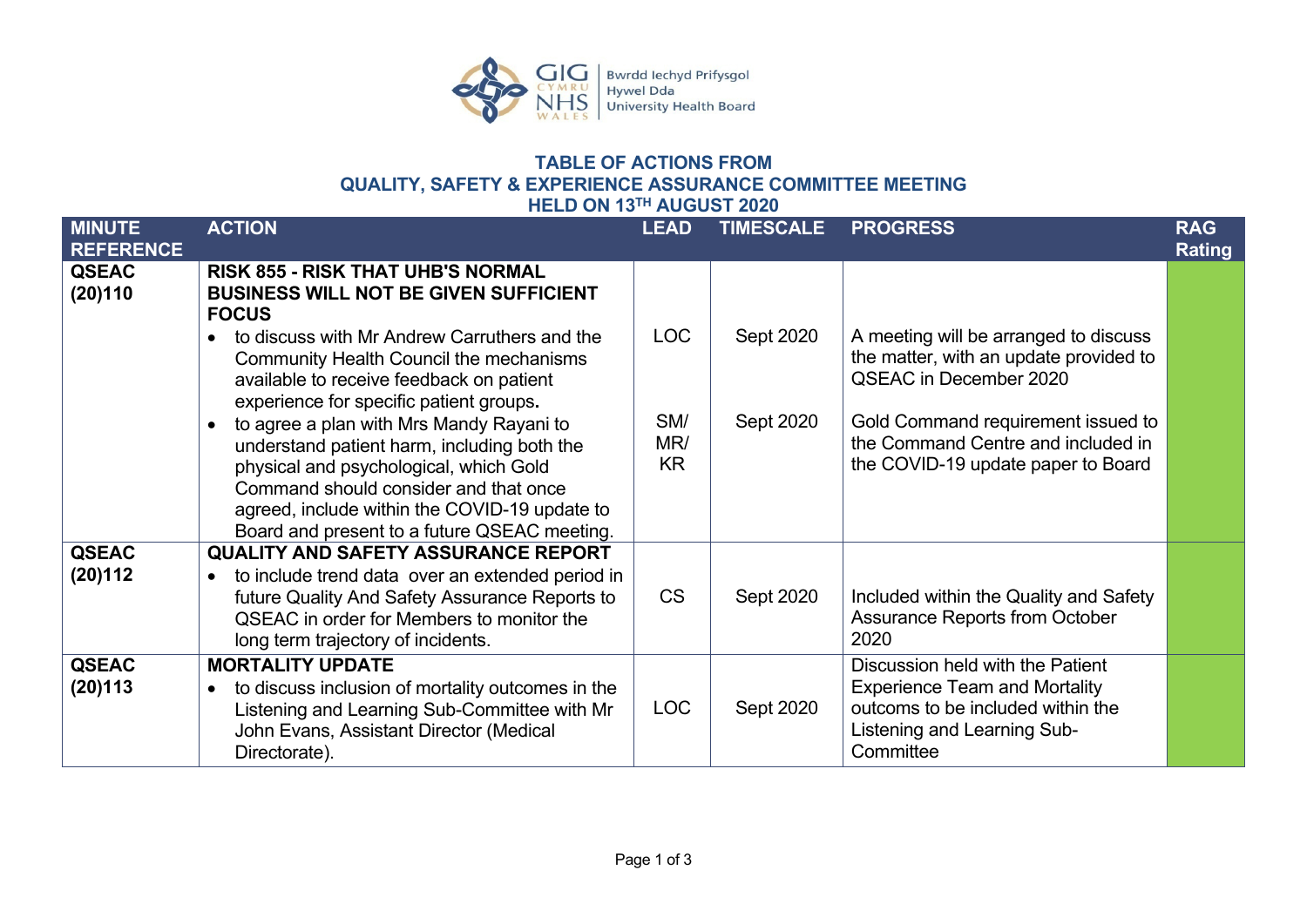| <b>MINUTE</b><br><b>REFERENCE</b> | <b>ACTION</b>                                                                                                                                                                                                                                                                                   | <b>LEAD</b>                            | <b>TIMESCALE</b>                    | <b>PROGRESS</b>                                                                                                                                                                                                                                                                                                                                                                                                                                                                                                                                                                                                                                                                                                                                                                                                                                                | <b>RAG</b><br><b>Rating</b> |
|-----------------------------------|-------------------------------------------------------------------------------------------------------------------------------------------------------------------------------------------------------------------------------------------------------------------------------------------------|----------------------------------------|-------------------------------------|----------------------------------------------------------------------------------------------------------------------------------------------------------------------------------------------------------------------------------------------------------------------------------------------------------------------------------------------------------------------------------------------------------------------------------------------------------------------------------------------------------------------------------------------------------------------------------------------------------------------------------------------------------------------------------------------------------------------------------------------------------------------------------------------------------------------------------------------------------------|-----------------------------|
| <b>QSEAC</b><br>(20)117           | <b>LISTENING &amp; LEARNING SUB-COMMITTEE</b><br>to present a deep dive report on Falls<br>$\bullet$<br>Management to a future QSEAC meeting.                                                                                                                                                   | MR/KR                                  | Aug 2020                            | Forward planned on QSEAC<br>workplan for February 2021.                                                                                                                                                                                                                                                                                                                                                                                                                                                                                                                                                                                                                                                                                                                                                                                                        |                             |
| <b>QSEAC</b><br>(20)118           | <b>RESEARCH &amp; DEVELOPMENT RESTART</b><br><b>ACTIVITY REPORT</b><br>to discuss options regarding alternative funding<br>$\bullet$<br>for accommodating R&D staff.<br>For discussions to take place at ET on the issue<br>of a lack of dedicated R&D research space on<br>Health Board sites. | PK/MR<br>/AC<br><b>PK</b><br><b>PK</b> | Sept 2020<br>Sept 2020<br>Sept 2020 | Following discussions a potential area<br>has been identified at GGH and this is<br>being reviewed by the GGH senior<br>management team, the R&D team,<br>the estates team and the local<br>workforce and training team. The<br>GGH site, as with other sites, is under<br>considerable increased pressure in<br>terms of space for direct or indirect<br>clinical activity and the social<br>distancing expectations and need for<br>storage of PPE have added to this<br>pressure. A process has been put in<br>place to prioritise space at the hospital<br>sites, and the R&D space will be<br>considered in line with this. In<br>addition, the agreement would be<br>subject to suitable space being<br>identified for the workforce and<br>training team which would also need<br>to be on the GGH site, which is<br>currently being actively explored. |                             |
|                                   | To include the outcome of the discussions at ET<br>$\bullet$<br>in the R&D Sub-Committee report to QSEAC in<br>October 2020.                                                                                                                                                                    |                                        |                                     | Complete                                                                                                                                                                                                                                                                                                                                                                                                                                                                                                                                                                                                                                                                                                                                                                                                                                                       |                             |